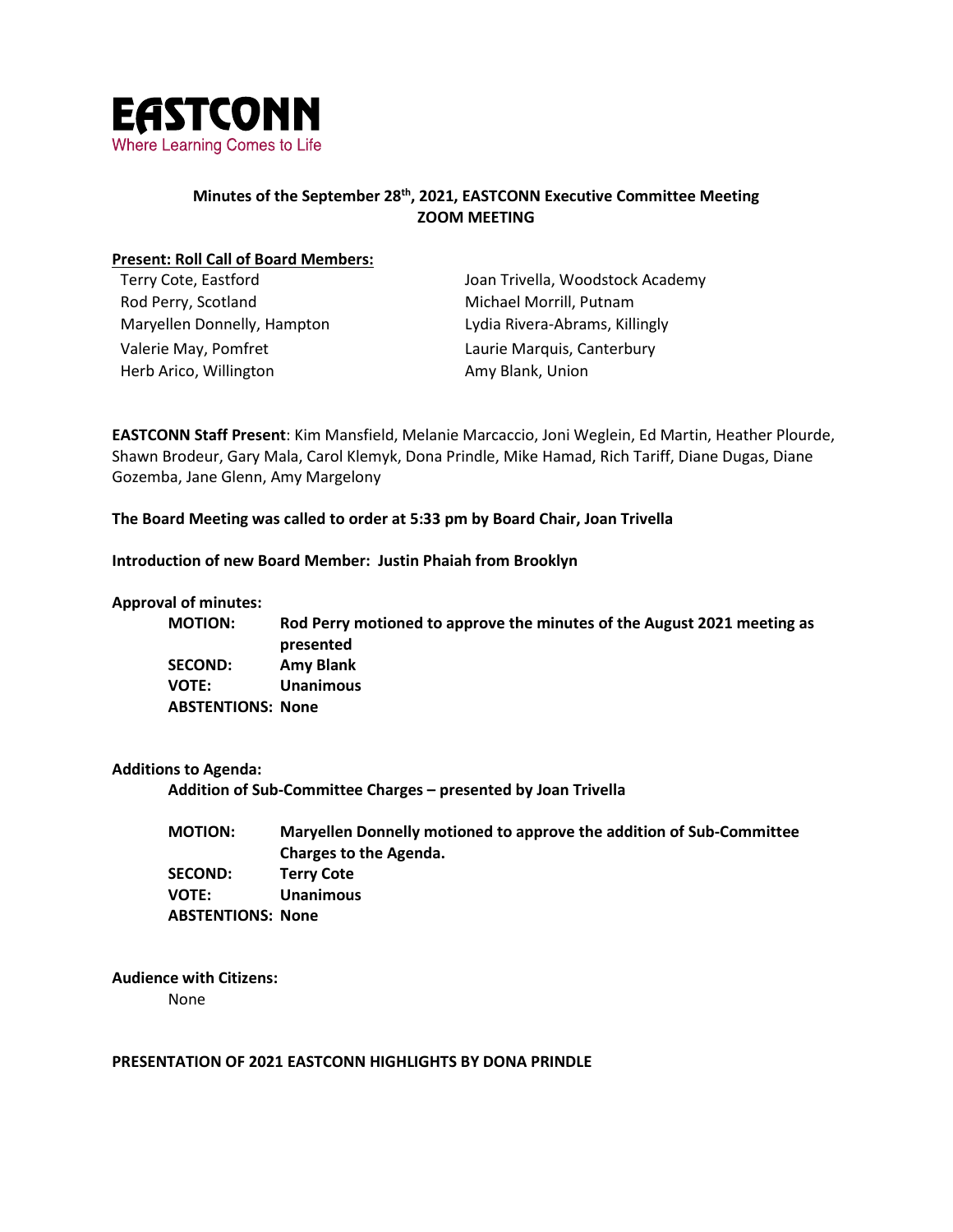## **COMMITTEE REPORTS:**

## **Policy:**

- The sub-committee met on September  $8<sup>th</sup>$  and reviewed and revised the remaining 6000 series
- The sub-committee reviewed and revised new proposed policies

## **Finance:**

- The Sub-Committee met last Thursday reviewed the financials the YTD report and the YOY report
- Discussion followed around the staff shortage in the Finance Department
- Working with HR to streamline processes for a better audit trail

## **Facilities:**

- The Sub-Committee met on September  $9<sup>th</sup>$  at Transportation
- Kim Bush, Director of Transportation, provided a tour of the facility, and the group discussed where the program is at and thoughts about expanding the facility to accommodate more district requests

## **Head Start Updates:**

- Budgets remain consistent
- Still has positions that need to be filled throughout the programs campaigning to fill the positions
- $\bullet$  Enrollment is low at this time income guidelines are effecting enrollment
- Class assessment training for staff and parents during the summer
- Head Start based classrooms are at full capacity
- Pre-school is running at 50% continuing to show improvements
- Have incorporated translation services
- $\bullet$  Brand new five-year grant next year

## **NEW BUSINESS:**

## **Enrollment summary:**

- No notable changes
- Open positions present challenges to increase enrollment

## **EXECUTIVE DIRECTOR'S REPORT:**

- The biggest challenge is staffing the open positions in every division also impacts our ability to take on more students
- Some of the programs have waiting lists at this time
- The Agency's ability to comply with Executive Order 13G is dominating the work at this time
- In the process of completing the form related to 13G with all our districts
- Discussion around the climate survey that will be distributed at the end of the week. AD Hoc Committee will review results
- Discussion around Quantitative Data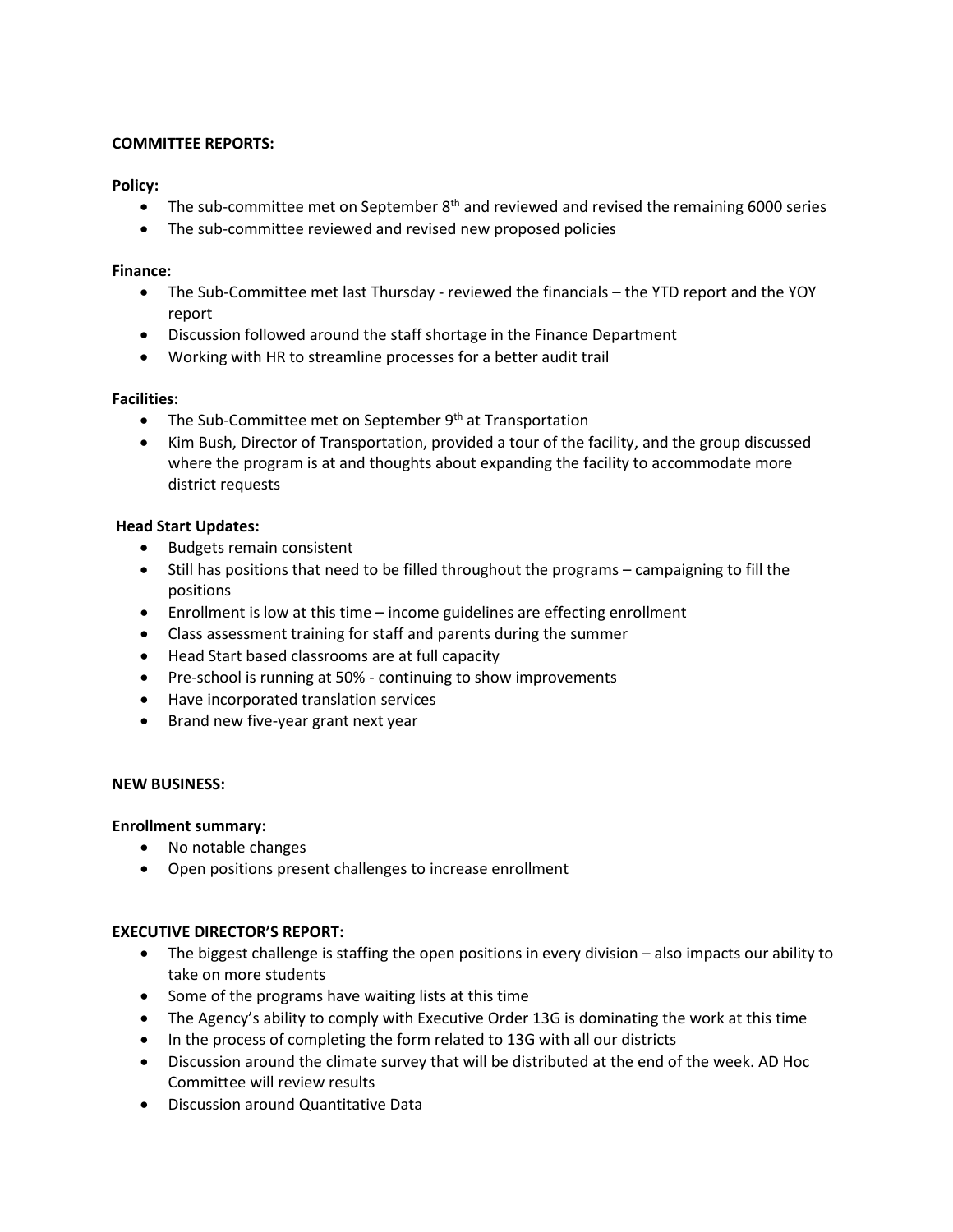- **•** Discussion about Division Reports labeled "setbacks"
- Update on our Middle College partnership Communication between our administrators and the QMC program aligns with Agency goal number two

#### **FINANCE REPORT:**

- YOY report highlights
- Revenue down \$700k from last year due to timing of special education billing
- Invoicing went out in September in the amount of \$7m
- Early Head Start is also down due to the timing of invoicing and the state is backed up with their processing of payments as well

#### **HUMAN RESOURCES REPORT:**

- $\bullet$  Some programs show a gain in number of filled positions some divisions still show a loss
- Discussion around the Dept of Labor and how they have overpaid a huge number of individuals – now they are cautious about unemployment
- Starting to see staff that have left EASTCONN come back see net gain of 11 individuals
- $\bullet$  Discussion around staff doing extra duty to fill in i.e. driving students at times

#### **ACTION ITEMS:**

**Approval of the first read of New Policies as presented**

**MOTION: Rod Perry motioned to approve the first read of the new policies as presented Maryellen Donnelly VOTE: 9 Board Members approved the motion ABSTENTIONS: Lydia Rivera-Abrams**

#### **Approval of the first read of Revised Policies as presented**

| <b>MOTION:</b> | Herb Arico motioned to approve the first read of the revised policies as |
|----------------|--------------------------------------------------------------------------|
|                | presented                                                                |
| <b>SECOND:</b> | <b>Marvellen Donnelly</b>                                                |
| <b>VOTE:</b>   | 9 Board Members approved the motion                                      |
|                | <b>ABSTENTIONS: Lydia Rivera-Abrams</b>                                  |

#### **Approval of the revised By-Laws:**

**MOTION: Maryellen Donnelly motioned to approve the revised By-Laws as presented SECOND: Rod Perry VOTE: Unanimous ABSTENTIONS: None**